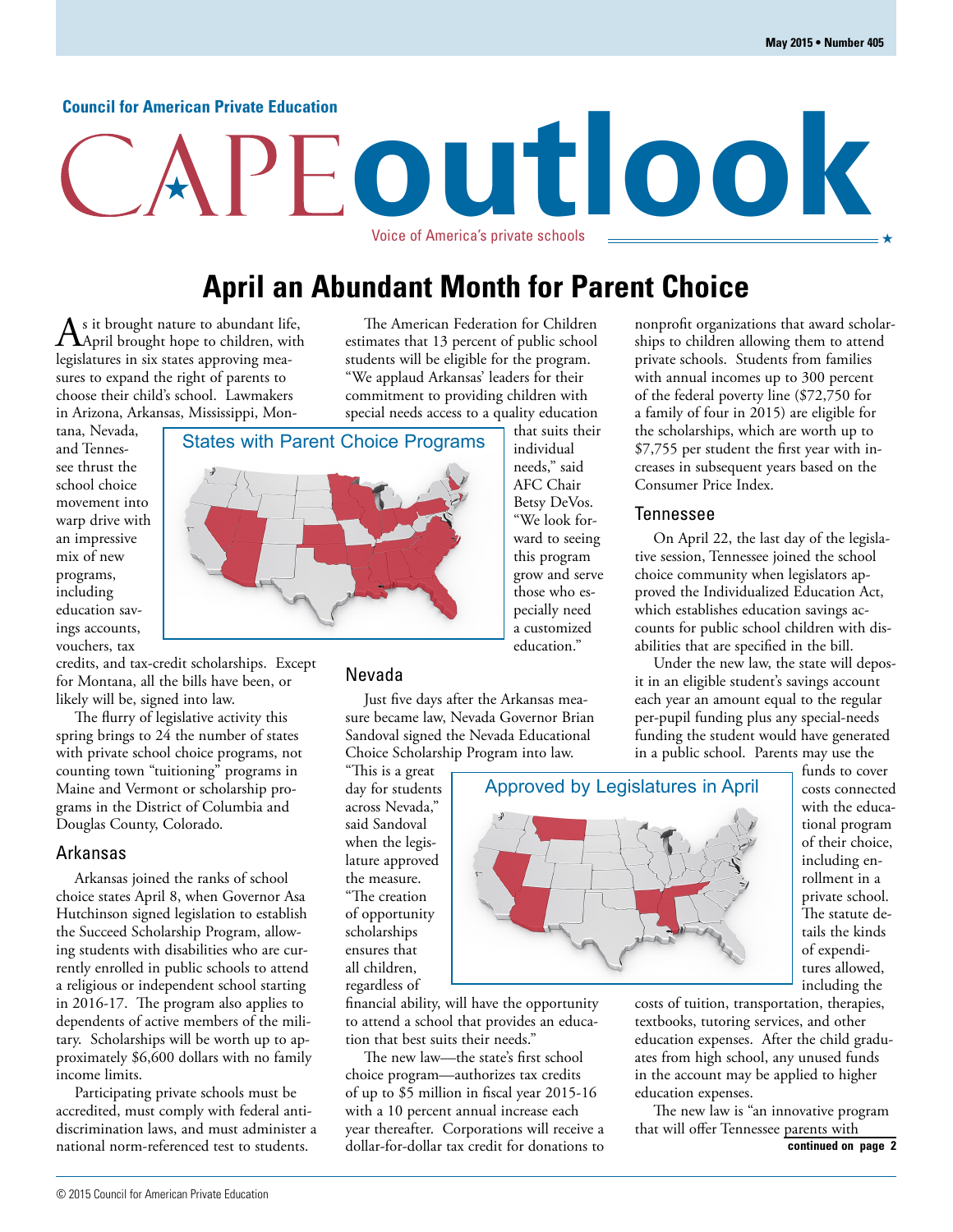# $CAPF$

**CAPE** member organizations:

Agudath Israel of America American Montessori Society

Association Montessori International–USA

Association of Christian Schools International

Association of Christian Teachers and Schools

Association of Waldorf Schools of N.A.

Christian Schools International

Council on Educational Standards and Accountability

Evangelical Lutheran Church in America

Friends Council on Education

Lutheran Church–Missouri Synod

National Association of Episcopal Schools

National Association of Independent Schools

National Catholic Educational Association

National Christian School Association

Oral Roberts University Educational Fellowship

Seventh-day Adventist Board of Education

United States Conference of Catholic Bishops

Wisconsin Evangelical Lutheran Synod Schools

35 Affiliated State Organizations

a coalition of national associations serving private schools K-12 Executive Director: Joe McTighe

**Outlook is published monthly (September to June) by CAPE. An annual subscription is \$35. ISSN 0271-1451**

13017 Wisteria Drive #457 Germantown, MD 20874 (tel) 301-916-8460 (fax) 301-916-8485 (email) cape@capenet.org

**www.capenet.org**

countless options in order to meet their child's special learning needs," said Tony Niknejad of the Tennessee Federation for Children. "We're glad to see parents whose children have unique needs will be offered new choices."

Once the bill is signed into law by Governor Bill Haslam, Tennessee will be the fourth state in the nation to have an education savings account (ESA) program.

#### Mississippi

Just a week earlier on April 16, Mississippi became the third ESA state (Arizona and Florida are the other two) when Governor Phil Bryant

**continued from page 1 continued from page 1** give their families the power to make the educational choices that they deem best."

#### Arizona

The nation's first education savings account program expanded significantly on April 7 when Arizona Governor Doug Ducey signed a bill to extend ESAs to children living on Native American reservations.

"I've been adamant in my commitment to ensuring that all Arizona students have access to the best education possible," said Ducey. "This bipartisan legislation is a simple but significant step in the right direction."

According to the Arizona-based Goldwater

signed the Equal Opportunity for Students with Special Needs Act. The law establishes a five-year pilot program that provides \$6,500 per student for school year 2015-16 and additions or subtractions from that amount in subsequent years de-

pending on percentage variations in state school aid. Up to 500 students will be able to participate in the program's first year, with 500 more students to be added each year thereafter.

Like the program in Tennessee, funds will be deposited by the state in each student's account, and parents will be able use the money for a variety of qualifying expenses, including private school tuition and fees, textbooks, payments to a tutor, the purchase of a curriculum, online learning programs, and other services or therapies. Students will remain eligible for the program until they complete high school.

Participating private schools must be accredited by a state or regional agency or be approved/ licensed by the state's department of education.

The new law also provides that, starting in 2018, the state must prepare a biannual report to assess various components of the program, including student and parent satisfaction, student performance on standardized tests for those parents who have requested participation in such tests, student performance on AP exams and other exams related to college admission, high school graduation rates, college acceptance rates, and the program's fiscal impact.

 "Today is an important day for families in Mississippi," Governor Bryant said at the signing ceremony. "When only 22.5 percent of special needs students graduate high school, something is terribly wrong." He said the law offers children "a better opportunity to succeed and will



Institute, the bill allows approximately 55,000 additional students to participate in the program, which already serves students with special needs, students in failing schools, children adopted from foster care, and children in active-duty military families.

Democratic Senator Carlyle Begay, who comes from the Navajo Nation, sponsored the bill. "On tribal lands, we don't have the luxury of fighting over public versus private education," said Begay, according to the Arizona Daily Independent. "We are in an ongoing crisis when it comes to educating our kids, and we welcome any high-quality options to help with this crisis," he added. "I don't believe that ESAs will solve all the education challenges on tribal lands, but empowering our parents is a great first step."

 "Native American students should have access to a great education, just like every other student in Arizona," said Jonathan Butcher, the Goldwater Institute's education policy director. "It's past time they are given the opportunity to attend a school that will best meet their needs."

#### Montana

Finally, on April 24, the Montana House and Senate approved a conference committee version of legislation to provide tax credits for contributions to the state's public school system (for innovative educational programs) or to private school scholarship organizations. The credit allowed would be equal to the amount of the donation but could not exceed \$150. Further, the aggregate amount of tax credits in a given year could not exceed \$3 million.

Montana Governor Steve Bullock is not expected to sign the bill, having vetoed similar legislation in the past. [*map © zentilia/Dollar Photo Club*]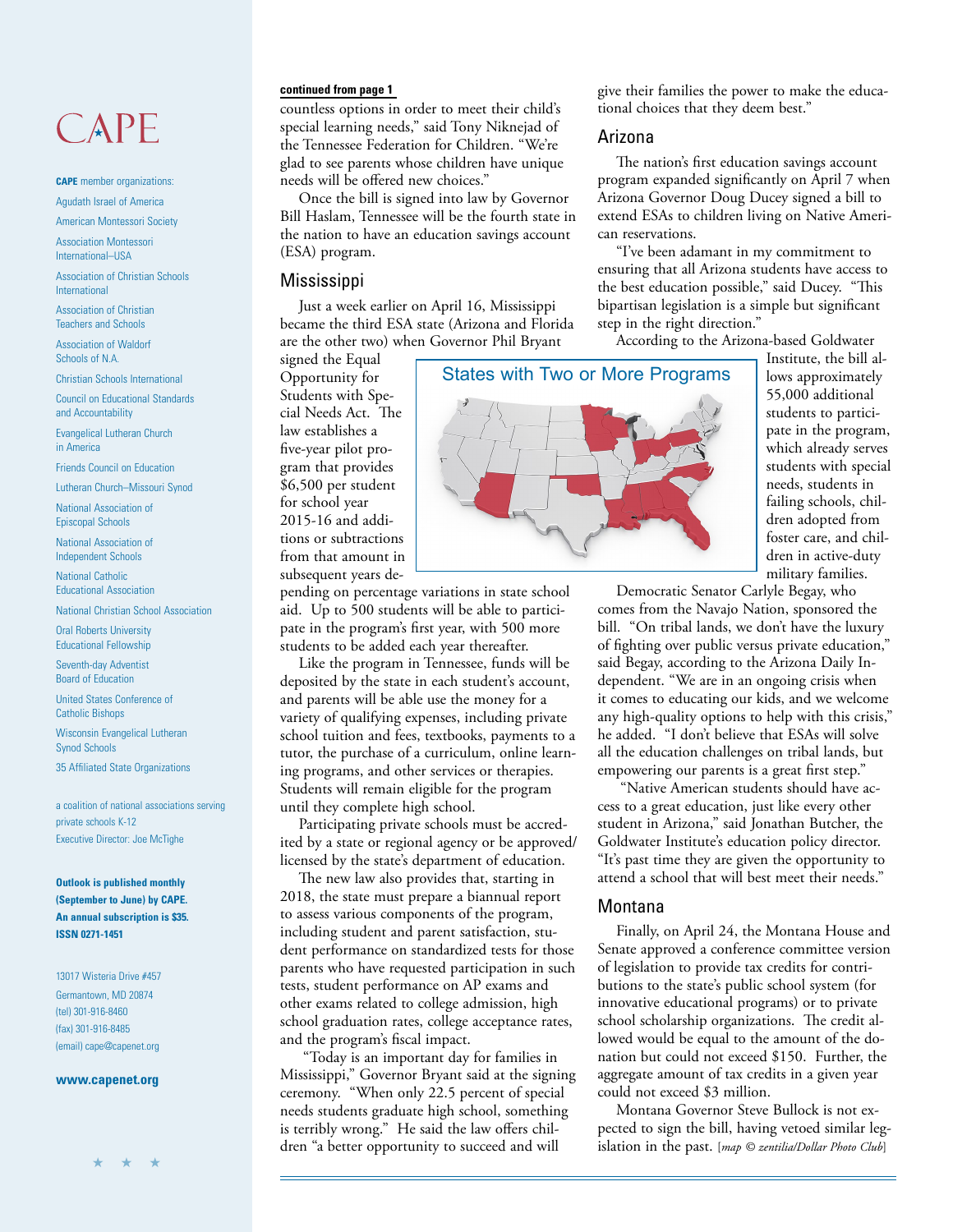## **Students Don't Know History, Geography, or Civics**

Percentage of 8th Graders at or above Proficient

**History** 

Private - 31% Public - 17%

"Don't know much about history….Don't know much geography." Unfortunately, those two lines from Sam Cooke's catchy hit of 1960 pretty much capture the results from the latest assessment of the nation's students.

On April 29, the National Center for Educa-

tion Statistics (NCES) released *The Nation's [Report Card: 2014 U.S.](http://www.nationsreportcard.gov/hgc_2014/)  History, Geography, and Civics*, and the findings were bleak.

Less than 30 percent of U.S. eighth graders managed to score proficient or higher on any of

the assessments. Twenty-seven percent reached that level in geography; 23 percent did so in civics, and only 18 percent in history.

"The lack of knowledge on the part of America's students is unacceptable, and the lack of growth must be addressed. As a country,

we must do better," said Terry Mazany, chairman of the National Assessment Governing Board (NAGB), which oversees the National Assessment of Educational Progress (NAEP). "Geography, U.S. history, and civics are core academic

subjects that must be a priority. They represent knowledge and skills that are fundamental to a healthy democracy."

Public - 25%

### Type of School

Performance varied significantly by the type of school a student attended, public or private,

with the private school advantage for the percentage of students scoring proficient or higher amounting to 19 points in geography, 16 in civics, and 14 in history (see charts).

NAEP reports average scale scores as well as

the percentage of students who reach or exceed certain achievement levels: basic, proficient and advanced. According to NAGB, "The basic level denotes partial mastery of the knowledge and skills needed for grade-appropriate work; proficient denotes solid academic performance; and advanced represents superior work."

Thirty percent of the nation's eighth-grade public school students performed below the

basic level in history; 27 percent did so in geography, and 27 percent in civics. Comparable figures for private school students were 13, 10, and 11 percent.

At the high end of the spectrum, only 1 percent of public school students scored at the

> vation's **Report Card**

advanced level in history, as did 3 percent in geography, and 2 percent in civics. Private school percentages were, respectively, 2, 5, and 3.

#### Interesting Courses

More than 29,000 eighth-graders partici-

pated in the assessments. Besides responding to subject-matter questions, students also answered questions about classroom practices and their views on coursework. For example, 51 percent of public school students and 55 percent of private school students said they often or always

agree that social studies/ civics/government schoolwork is interesting.

The survey also showed that students are doing more work online and on computers in social studies than just four years ago.

"The way students

are absorbing information is changing," said Chasidy White, an eighth-grade geography and history teacher and a NAGB member. "Instruction needs to meet students where they are to improve learning. In my classroom, that means embracing technology and incorporating discussions about current events. I encourage all teach-

ers to use these reports to spark new ideas for their classroom practices."

#### Questions Tool

One way teachers can put NAEP to use is the NAEP Questions Tool. Questions on NAEP assessments are searchable

by subject, grade, year, and content area. Not only can teachers review, download, and print the questions, but they can also use the tool to create a student roster, make customized tests based on their own lessons, and measure student progress. Students can take the tests online, and teachers can analyze the results.

The tool is available at <nces.ed.gov/nationsreportcard/nqt>.

### **NAES at 50**

★ ★ ★

The National Association of Episcopal Schools (NAES) will be 50 years old on May 28, and it is celebrating the event with a burst of activity.

NAES schools are currently involved in a "50 Days to 50 Years" campaign on Facebook and Twitter (#naes50th and #episcopal) – a social media countdown to the 28th. The campaign is focusing on a different aspect of Episcopal schools each week, covering themes such as Episcopal identity, worship, equity, and religious studies.

NAES has also embarked on an ambitious "50th Anniversary Gathering Fund," which so far has collected more than \$1 million to support the organization's services.

"We are thrilled to have progressed so far so quickly," said the Rev. Daniel R. Heischman, NAES executive director and CAPE board president.

The fund has helped NAES establish two endowments: one to develop and support school chaplains and the other to nurture future school leaders.

NAES has planned several gatherings to celebrate the jubilee year, including a reception that took place April 21 at the National Cathedral School in Washington, DC.

Maureen Dowling, director of the Office of Non-Public Education at the U.S. Department of Education, told attendees that what distinguishes their schools is the Episcopal ethos. She said NAES helps its member schools learn what it means to be Episcopal and then actively supports them in that "joyful, challenging, and profoundly sacred endeavor."

Dr. Dowling also read greetings from Education Secretary Arne Duncan, who expressed appreciation for the organization's "ongoing commitment to our nation's young people."

More information about the 50th anniversary is available at [<www.episcopalschools.org>.](http://www.episcopalschools.org)